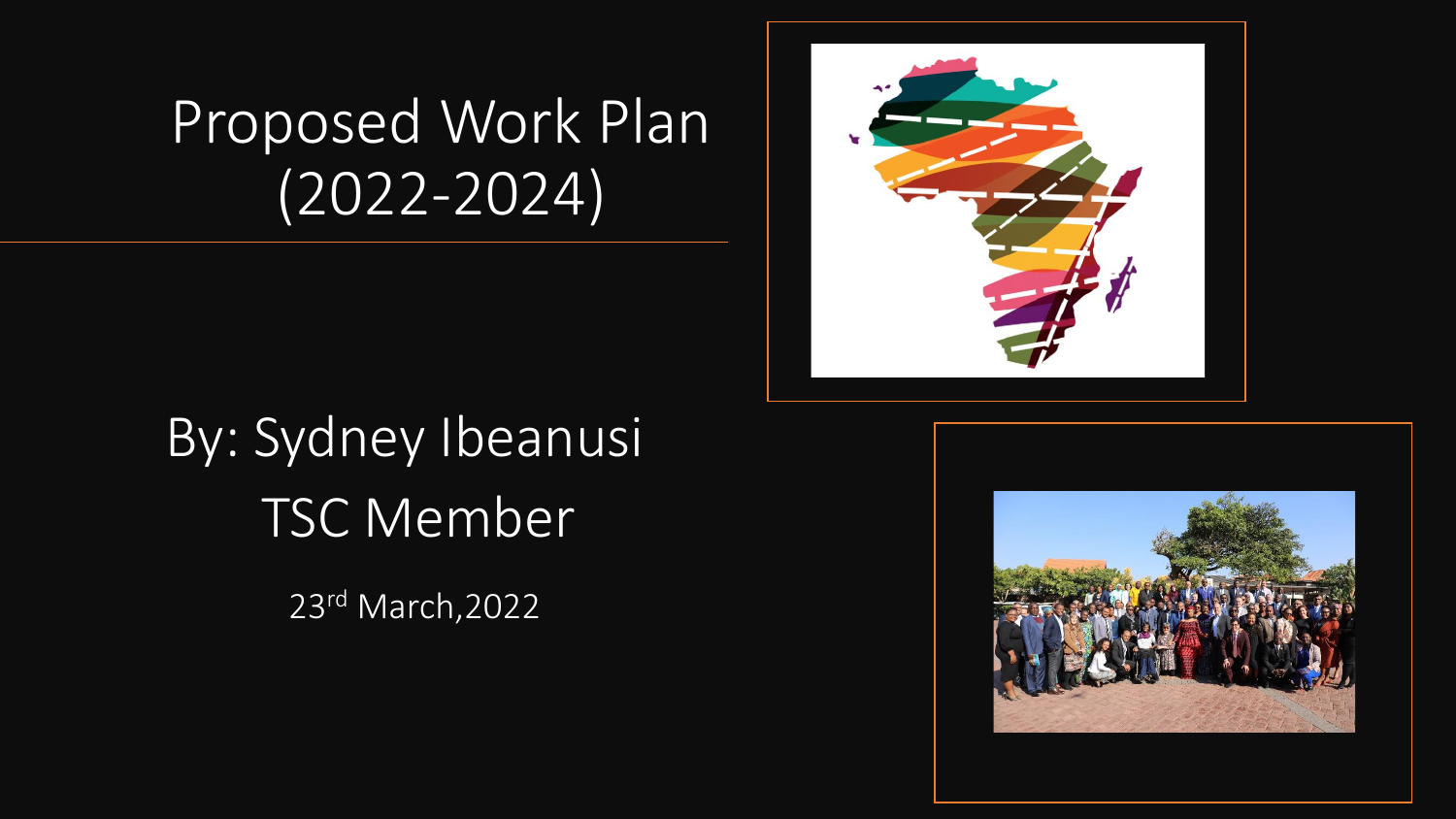## Background

- Africa's road fatality rate (26.6 per 100,000 people) is nearly three times that of Europe;
- It is an escalating burden on the continent and deserves a proportionate response;
- The registry-based data sets available from countries do not accurately reflect the true incidence and proportion of RTIs;
- Systematic under-reporting, which is estimated to be as high as 50% in some MS, makes it difficult to obtain, validate, andwhere available-compare.
- The Observatory provides reliable and comparable data on road crashes, in-depth analysis, and information on road safety practices and policies.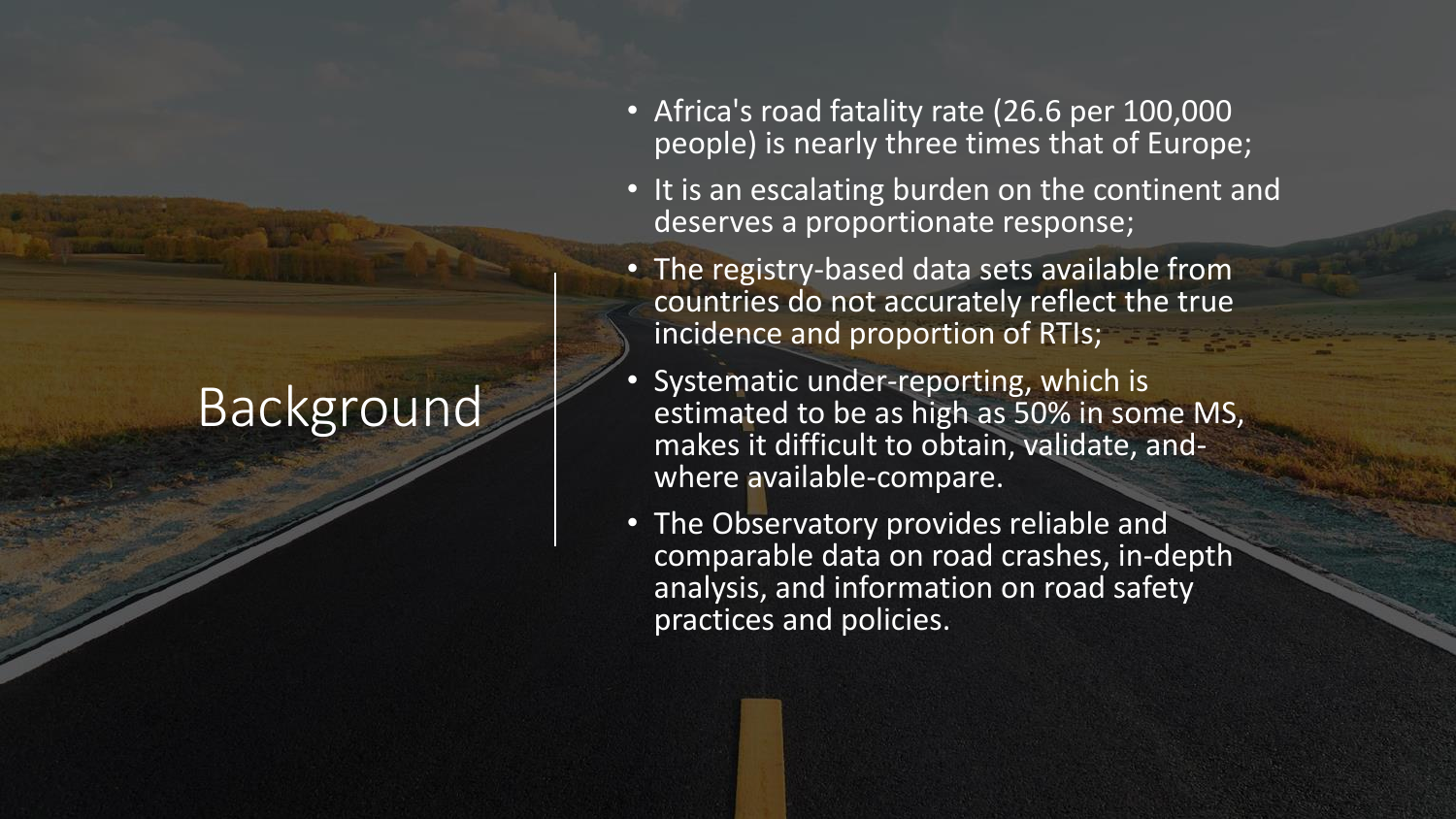#### Proposed Workplan Assumptions

- Based on cumulative implemented activities and results in the last 3-years;
- June 2022 June 2024 (24 Months);
- In alignment with the proposed 10-year ARSO strategic plan, African RS Action Plan, Charter, and its resource requirements.
- Each pillar has been independently proven to be effective and validated by TSC members.
- The objectives were broken down into manageable activities.



**Research, Publications and Communications**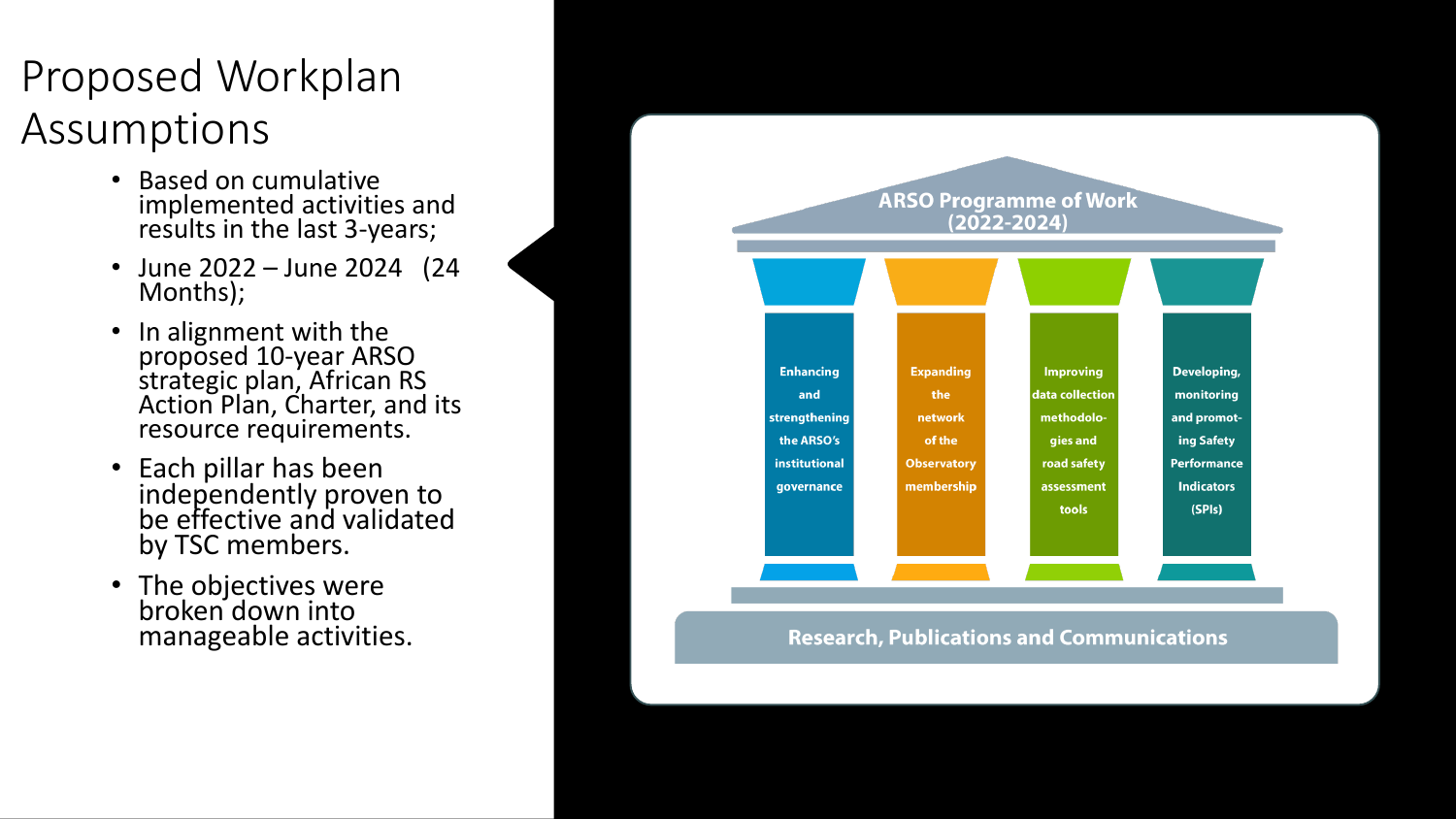| <b>P1</b>               | Action /intervention to enhance and strengthen the ARSO's institutional governance                                                                                                       | <b>Priority</b> | <b>Estimated budget</b><br>$(2022 - 2024)$ | <b>Responsible</b> | <b>Timeframe</b>  |
|-------------------------|------------------------------------------------------------------------------------------------------------------------------------------------------------------------------------------|-----------------|--------------------------------------------|--------------------|-------------------|
|                         | Institutionalize ARSO as an independent entity with a well-defined governance structure with<br>the necessary resources for take-off through Technical Assistance                        | High            | 0\$                                        | <b>AUC</b>         | <b>March 2023</b> |
| $\mathbf{2}$            | Make the bylaw of the Africa Road Safety Observatory approved with continental recognition                                                                                               | High            | 0\$                                        | All                | Dec 2022          |
| $\overline{\mathbf{3}}$ | Develop and adopt an Africa road safety observatory policy framework 2023-2030 with a list of High<br>KPIs for all MS                                                                    |                 | 100 k\$                                    | <b>ARSO TSC</b>    | June 2022         |
| $\overline{4}$          | Develop framework for hosting the observatory in a member country                                                                                                                        | High            | 0\$                                        | All                | Dec 2022          |
| $\overline{\mathbf{5}}$ | Set-up a technical working group (TWG) mandated with specific tasks such as providing<br>technical input, conducting situational analyses or drafting crash-related country statistics.  | High            | $0\sqrt{2}$                                | <b>ARSO</b>        | Jan 2023          |
| $6\phantom{1}6$         | Foster new collaborations and partnerships with development partners, private sector, High<br>academia and arrange targeted follow-up meetings                                           |                 | 0 <sup>5</sup>                             | <b>ARSO</b>        | Jan 2023          |
|                         | Administer and deliver training program to build capacities of MS to better collect & analyze   High<br>road safety data                                                                 |                 | 200 k\$                                    | <b>ARSO TSC</b>    | June 2022         |
| 8                       | Support member states Road Safety Data Management System                                                                                                                                 | High            | 100 k\$                                    | <b>ARSO TSC</b>    | June 2022         |
| $\overline{9}$          | Depositing of instruments of ratification of the African RS Charter for the entry into full force<br>(speed up the formal process of signing, ratifiying, and depositing of the Charter) | High            | $0\frac{1}{2}$                             | <b>ARSO TSC</b>    | June 2022         |
|                         | <b>Budget by Pillar - funding requirements</b>                                                                                                                                           |                 | \$400K                                     |                    |                   |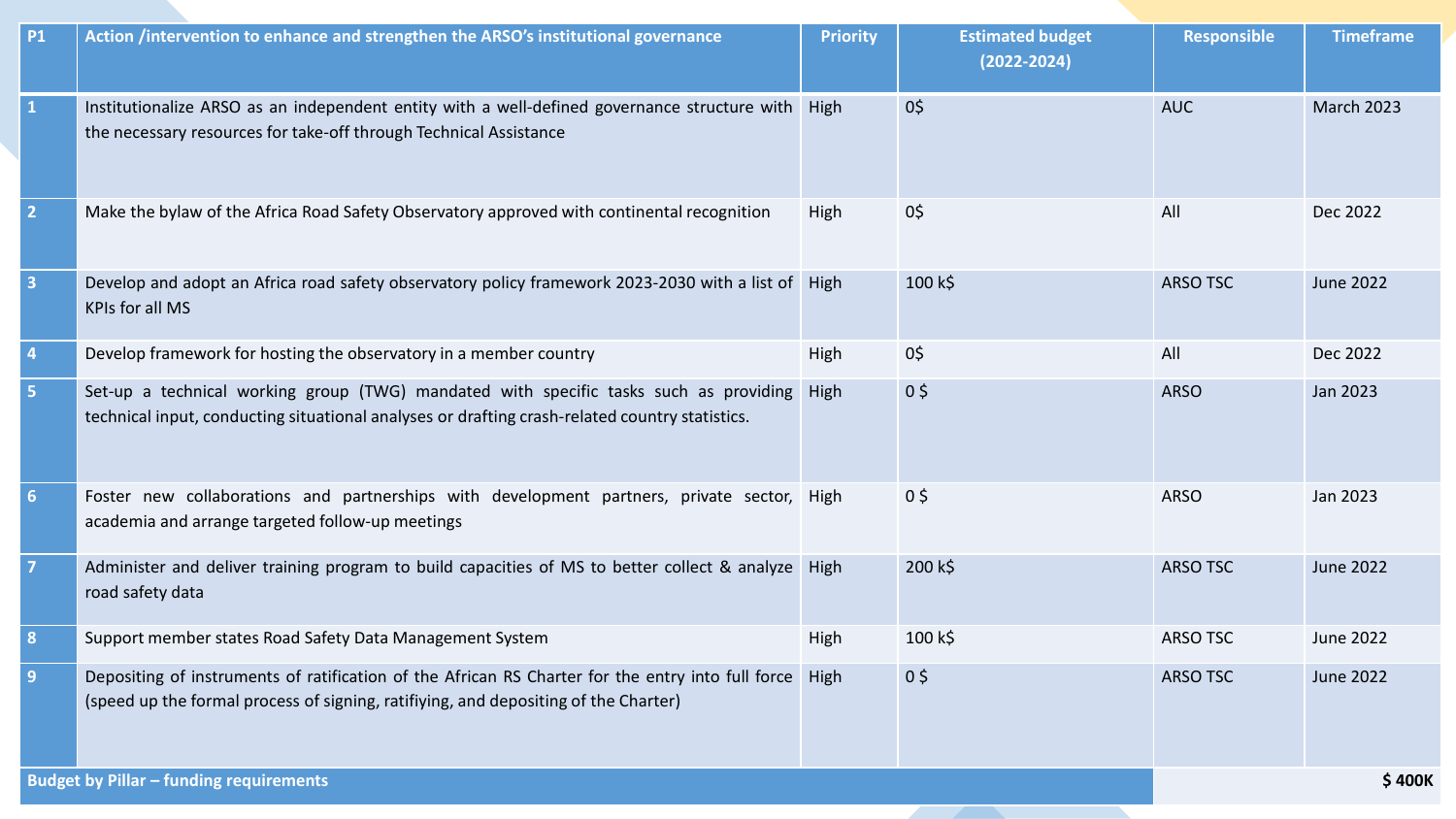| <b>P2</b>                                      | Action /intervention to expand the network of the Observatory<br>membership                                                                                                                        | <b>Priority</b> | <b>Estimated budget</b><br>$(2022 - 2024)$ | <b>Responsible</b> | <b>Timeframe</b> |
|------------------------------------------------|----------------------------------------------------------------------------------------------------------------------------------------------------------------------------------------------------|-----------------|--------------------------------------------|--------------------|------------------|
|                                                | Organizing the 2022 & 2023 Annual meetings of road safety lead agency<br>directors                                                                                                                 | High            | 150 k\$                                    | ARSO, partners     | Dec, 2023        |
|                                                | Organizing the 2022 & 2023 Annual meetings of road safety data co- High<br>ordinators (methodologies, tools, analysis);                                                                            |                 | 150 k\$                                    | ARSO, partners     | Dec, 2023        |
|                                                | Organizing the 2022 & 2023 annual meetings (AGM, NDCs, Global<br>Meeting of Regional Observatories, Global Network for Road Safety<br>Legislators, Road Traffic Injuries Research Network (RTIRN)) | High            | 300 k\$                                    | ARSO, partners     | Dec, 2023        |
|                                                | Organising a 4 webinars per year covering all road safety pillars                                                                                                                                  | Moderate        | 20 k\$                                     | ARSO, partners     | Every 3 months   |
| -5                                             | Setting up & implementing a training program to build capacities of MS to<br>better collect & analyse road safety data (2 sessions in 2022 and 3<br>sessions in 2023)                              | High            | 80 K\$                                     | ARSO, partners     | Dec, 2023        |
| 6                                              | Continue collaboration between African Minsters of Transport, and<br>Universities in Africa on Road Safety                                                                                         | Moderate        | $0\frac{1}{2}$                             | ARSO, STC, network | Sep., 2022       |
| <b>Budget by Pillar - funding requirements</b> |                                                                                                                                                                                                    |                 |                                            |                    | \$700K           |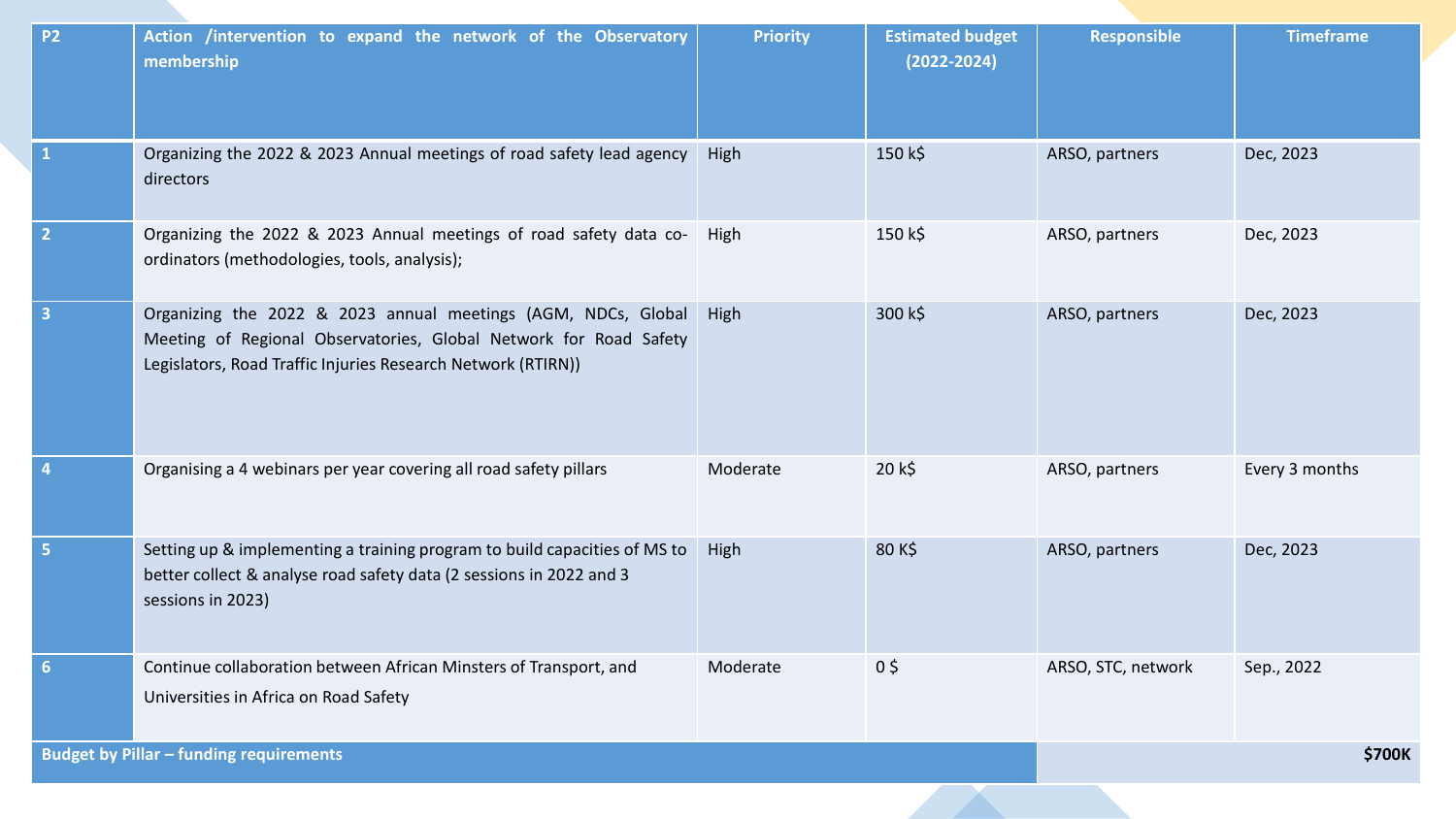| P <sub>3</sub> | Action /intervention to improve data collection methodologies and road safety<br>assessment tools                                                                                                                            | <b>Priority</b> | <b>Estimated budget</b><br>$(2022 - 2024)$ | <b>Responsible</b>                                                                                                               | <b>Timeframe</b>                   |
|----------------|------------------------------------------------------------------------------------------------------------------------------------------------------------------------------------------------------------------------------|-----------------|--------------------------------------------|----------------------------------------------------------------------------------------------------------------------------------|------------------------------------|
| $\mathbf{1}$   | Development of the 2 <sup>nd</sup> Africa Road Safety report (2022/23/24), ensure periodical High<br>publication of this report;                                                                                             |                 | 200 k\$                                    | ARSO, Partners                                                                                                                   | Every year                         |
| $\overline{2}$ | Revising the set of variables related to crash data according to new road safety plan                                                                                                                                        | High            | 60 k\$                                     | ARSO, Partners                                                                                                                   | Jan 2023                           |
| $\vert$ 3      | Encourage M.S. to adopt MiniARSO as a full set of criteria for a new data collection High<br>system or adopt progressively in the course of improvements to an existing one                                                  |                 | $\overline{\phantom{a}}$                   | <b>ARSO</b>                                                                                                                      | Every year                         |
| $\vert 4$      | Facilitate training programs on IRAP road assessment methodologies                                                                                                                                                           | Moderate        | 100 K\$                                    | ARSO, iRAP                                                                                                                       | Dec 2023                           |
| 5              | Conducting Audit of crash data in interested countries: 2 audits per year                                                                                                                                                    | High            | 200 K\$                                    | ARSO, partners (ITF)                                                                                                             | Dec 2023                           |
| 6              | Developing guidelines on minimum set of data (with detailed and standardized definition Moderate<br>and prompting it)                                                                                                        |                 | 50 K\$                                     | ARSO, Partners                                                                                                                   | June 2023                          |
| $\overline{7}$ | Improving tools and methodologies for the collection of crash data and other safety- High<br>related data, including risky self-declared violation behavior within the common ARSO<br>database                               |                 | 100 K\$                                    | ARSO,<br><b>ESRA</b> initiative<br>(ESRA3 data collection for 10<br>EU<br>countries, approx. 10,000 - 15,000 USD per<br>country) | <b>June 2023</b><br>Feb-March 2023 |
| 8              | Expand piloting the implementation of DRIVER (WB's tool for data analysis) in 4 member Moderate<br>states                                                                                                                    |                 | 120 K\$                                    | ARSO, Partners                                                                                                                   | Dec 2023                           |
| $\overline{9}$ | Registered Motor Vehicles Data platforms for exchange of vehicle information, and<br>recommendations (adopt rules for registration of vehicles that include strict vehicle<br>inspection schemes and other solutions (WP.29) | High            | $\mathbf 0$                                | ARSO, CITA, UNEP,<br><b>WHO</b>                                                                                                  | Sep't, 2022                        |
| <b>10</b>      | Compulsory motor vehicle insurance in ARSO MS (set a minimum of insurance coverage<br>across the region)                                                                                                                     | High            | $\mathbf 0$                                | ARSO, African Insurance Organization (AIO) Dec 2023                                                                              |                                    |
|                | <b>Budget by Pillar - funding requirements</b>                                                                                                                                                                               |                 | <b>\$830K</b>                              |                                                                                                                                  |                                    |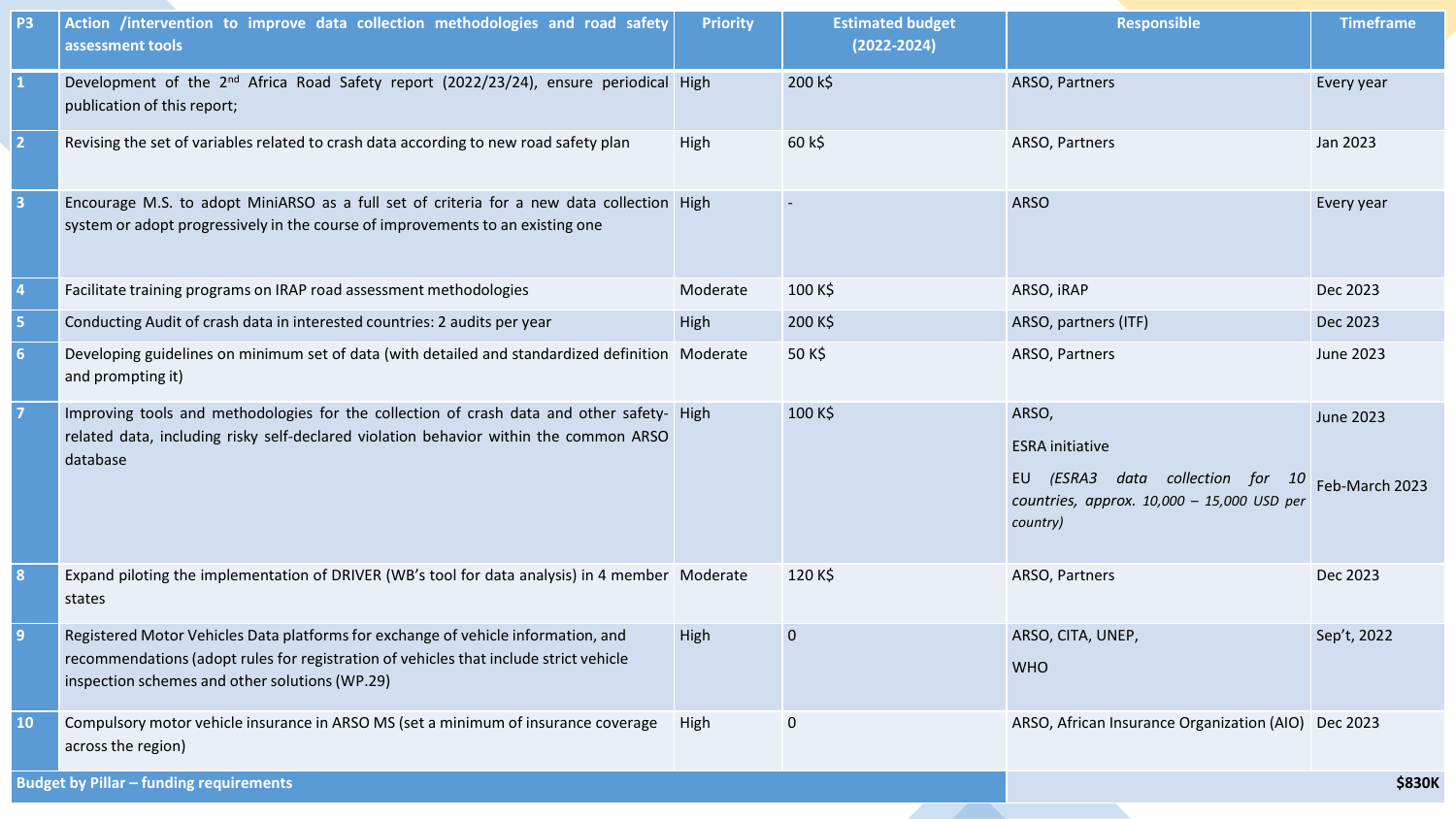| <b>P4</b>               | Action /intervention to develop, monitoring and promoting Safety<br><b>Performance Indicators (SPIs)</b>                                                                                                                                                                                                        | <b>Priority</b> | <b>Estimated budget</b><br>$(2022 - 2024)$ | <b>Responsible</b> | <b>Timeframe</b> |
|-------------------------|-----------------------------------------------------------------------------------------------------------------------------------------------------------------------------------------------------------------------------------------------------------------------------------------------------------------|-----------------|--------------------------------------------|--------------------|------------------|
| $\mathbf{1}$            | Establish Safety performance indicators (SPI's) to be monitored at<br>the national level and regional level, related to crash data, exposure<br>data, vital registration data, and performance data, in line with the<br>new road safety decade (5 action areas) and the Africa Road Safety<br>Plan (2021-2030) | High            | 50 k\$                                     | ARSO, partners     | Jan, 2023        |
| $\overline{2}$          | Collaboration with WHO to collect, review and cleaning crash data<br>including Vital registration data (CRVS system)                                                                                                                                                                                            | High            |                                            | ARSO, WHO          | Every year       |
| $\overline{\mathbf{3}}$ | Continuing the work with WHO to improve crash data and other<br>safety-related data Vital registration data (SPIs analysis to identify<br>gaps and recommendations)                                                                                                                                             | Moderate        | 100 K\$                                    | ARSO, WHO          | Every year       |
| $\overline{4}$          | Develop monitoring and evaluation guidelines on the progress of<br>road crash data management in member nations while building on<br>the experience of best performers                                                                                                                                          | Moderate        | 100 K\$                                    | ARSO, WHO          | <b>June 2023</b> |
|                         | <b>Budget by Pillar - funding requirements</b>                                                                                                                                                                                                                                                                  |                 | <b>\$250K</b>                              |                    |                  |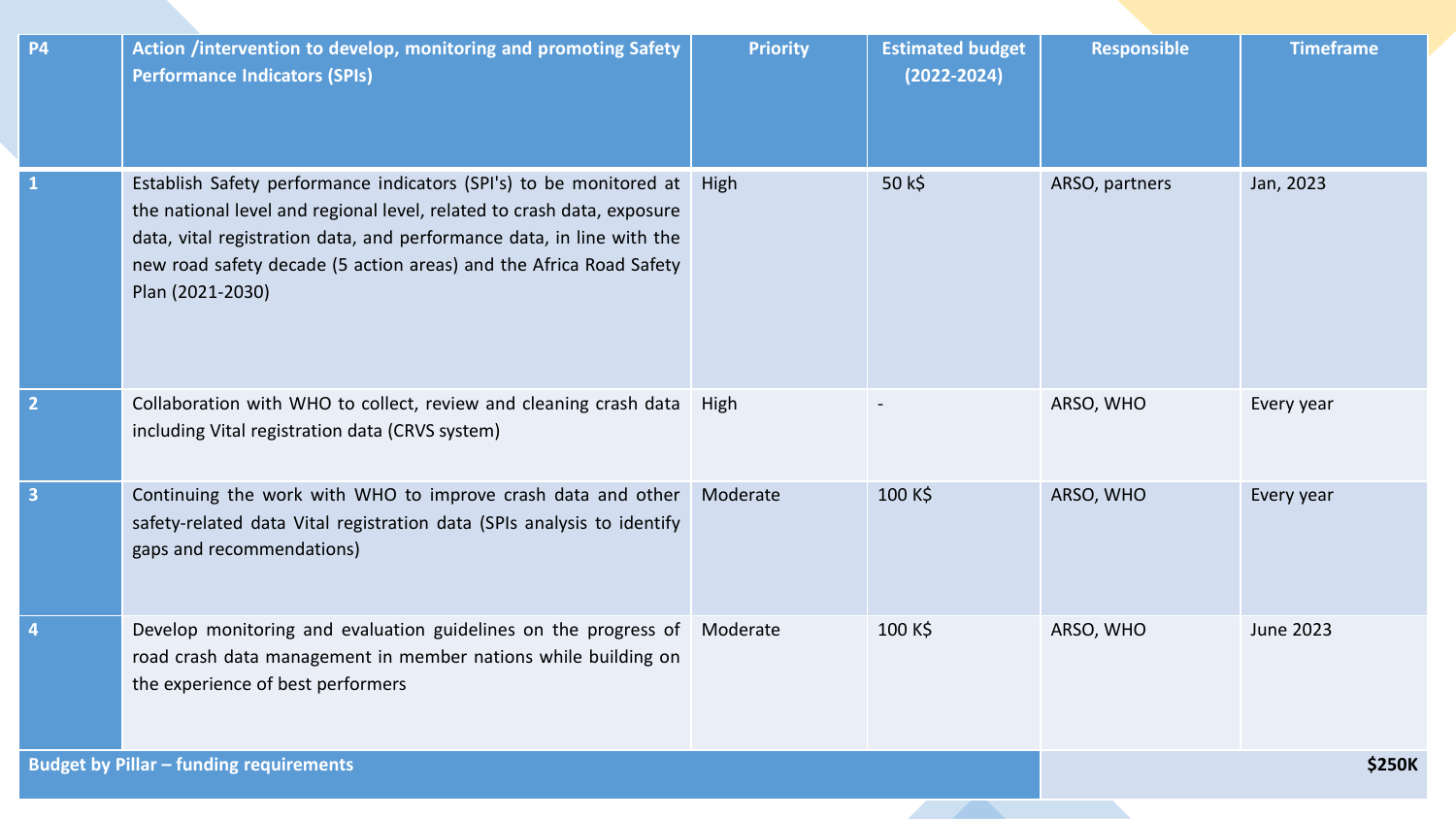| <b>Cross-cutting</b><br><b>Pillar</b>          | Action /intervention ARSO promotion through research, publications and<br>communications                                                                                                                                                                                                                                                        | <b>Priority</b> | <b>Estimated budget</b><br>$(2022 - 2024)$ | <b>Responsible</b> | <b>Timeframe</b> |
|------------------------------------------------|-------------------------------------------------------------------------------------------------------------------------------------------------------------------------------------------------------------------------------------------------------------------------------------------------------------------------------------------------|-----------------|--------------------------------------------|--------------------|------------------|
|                                                | Collaborate with 2 academia and<br>conduct research per year on different topics related to the ARSO, ensure periodical<br>publication of this research;                                                                                                                                                                                        | High            |                                            | ARSO, partners     | <b>June 2024</b> |
| $\overline{2}$                                 | Publish research reports as open access reports/papers through relevant channels<br>such as workshop; Website; Annual road safety forums; journals                                                                                                                                                                                              | High            |                                            | ARSO, partners     | <b>June 2024</b> |
| $\overline{\mathbf{3}}$                        | Publish ARSO Quarterly Newsletter and monthly/annual report dissemination events; High<br>disseminating and sharing of online ARSO results                                                                                                                                                                                                      |                 | 50 K\$                                     | ARSO, partners     | Every 3 months   |
|                                                | Promote knowledge sharing/promote collaboration among R.S. Lead Agencies by High<br>tapping into indigenous/local Road Safety knowledge that promote effective localized<br>interventions                                                                                                                                                       |                 | 100 K\$                                    | ARSO, partners     | Every year       |
|                                                | Set up a Social network presence and Outreach programs on WhatsApp group or High<br>twitter handle for the African Regional Network as a mechanism to maintain<br>communication and collaboration across the member states                                                                                                                      |                 |                                            | ARSO, partners     | Monthly          |
| -6                                             | Publish the Africa Road Safety Annual report ensure periodical publication of this<br>report                                                                                                                                                                                                                                                    | High            |                                            | ARSO, partners     | Jan 2023         |
|                                                | Issue Press releases and shorter and sharper press notes (in newspapers, magazines   High<br>and specialized journals); Leveraging of existing networks and similar projects related<br>to Observatory; Presentations at meetings and workshops organized either by the<br>AUC/WBG/SSATP/UNECA/AfDB/FiA/IRTAD or by other related organizations |                 |                                            | ARSO, partners     | Every 2 months   |
| <b>Budget by Pillar - funding requirements</b> |                                                                                                                                                                                                                                                                                                                                                 |                 |                                            |                    | \$150K           |